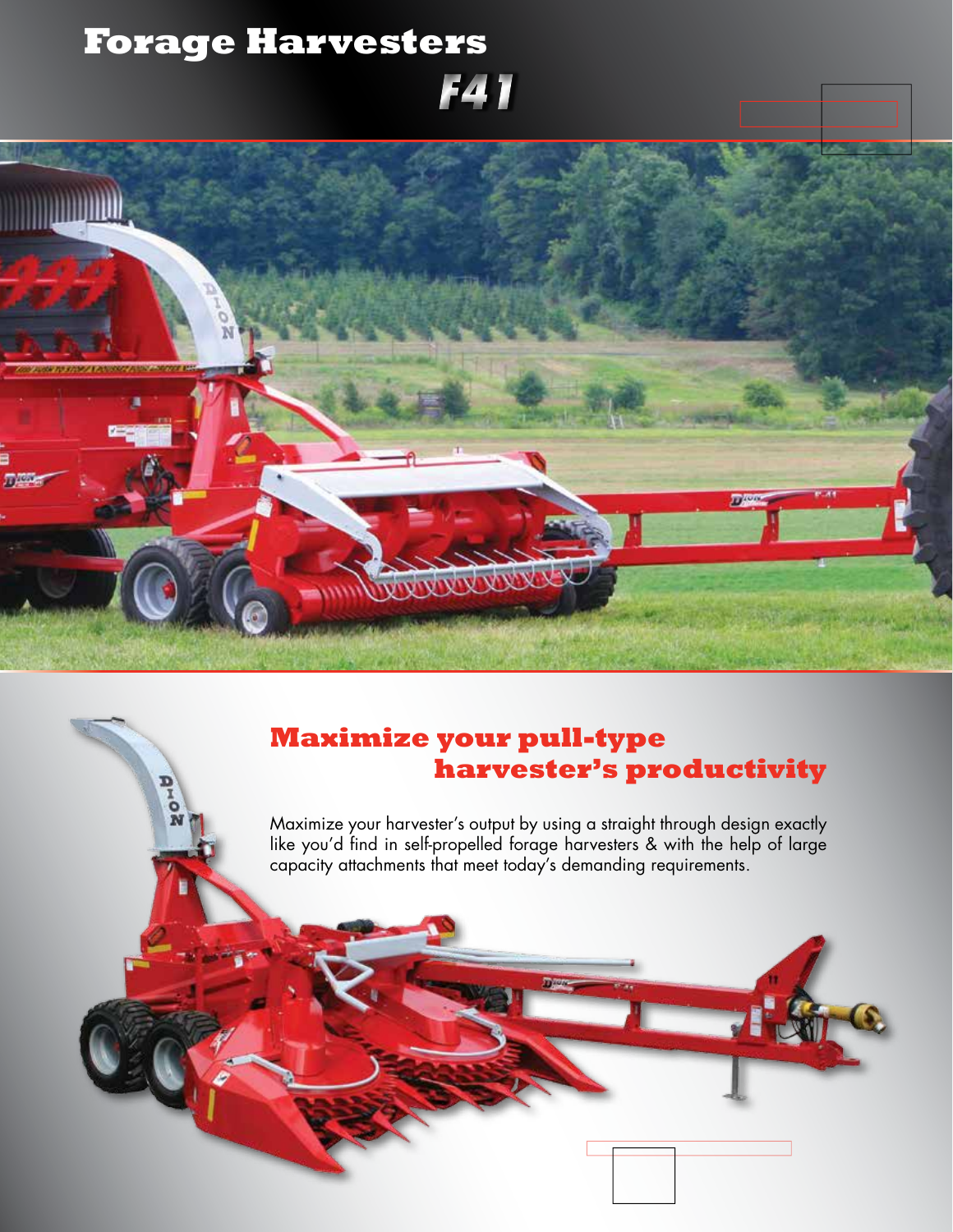#### **The Dion Advantage**

The secret behind the F41's incredible appetite is its "straight through" design. Any crop entering the harvester is cut, processed and blown all in a direct line, which improves harvesting capacity while slashing energy consumption. The "straight through" concept ensures a smooth, uninterrupted material flow that will deliver even the most stubborn crop directly to the back of your wagon. This is the same design concept that is used in all self-propelled forage harvesters.

> Using a "thinking outside the box" approach to kernel processing led Dion engineers to develop a kernel processor with two different roll diameters. The top roll is a 6" (15 cm) diameter and the bottom roll is a 10" (25 cm) diameter. Drive pulleys of the same diameter turning at 3900 RPM generate a surface speed differential of 60%. What does this mean to you, the end user?... It means that the processing is done by a low-energy shearing and shredding action as opposed to using extreme pressure to crush the crop. This results in minimal vibrations, longer & trouble free bearing life and, most important of all, no loss of capacity through the rolls.



The *kernel processor* rolls are designed with height adjustment using a single wrench. The rolls are adjustable from a minimum clearance of 1/16" (1.6 mm) to a maximum clearance of 1.5" (38 mm).

As to not affect the capacity of the F41, changeover from haylage to silage is done in record time thanks to a simple, innovative design. A single 3/4" wrench is all that is required to remove the top roll of the processor..

The *shredding* action of the Dion kernel processor maintains a higher level of *effective fibre*, while cracking kernels for optimized digestion of starch, to produce a *superior feed value* than traditional processor rolls.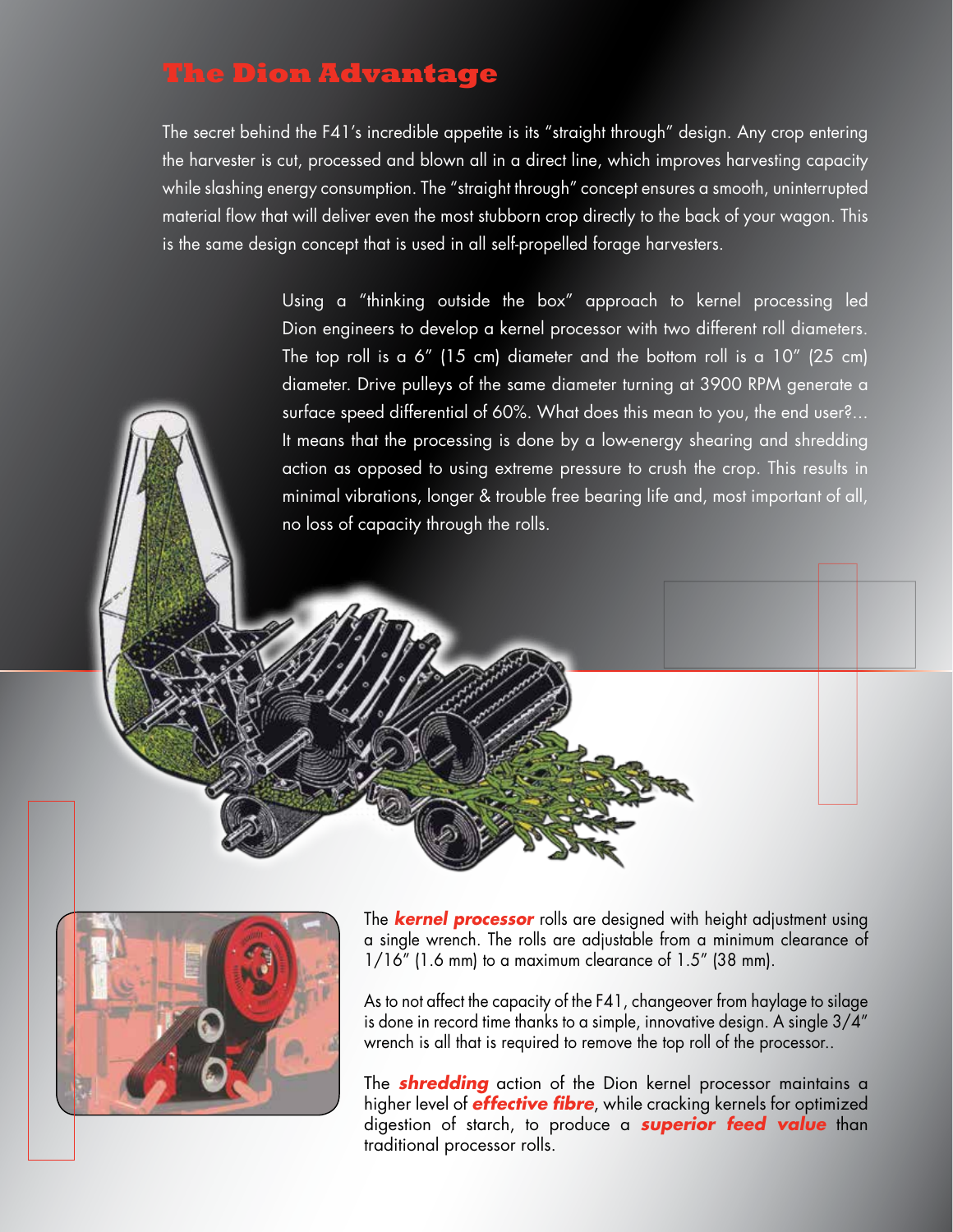# *F41 STINGER*  **The all newForage Harvesters**



#### **Save valuable time with the Stinger by Dion**

The all-new STINGER by Dion is the next step in the continued evolution of the F41 forage harvester. The F41 STINGER combines the "straight through" design of the original F41 with a massive side-loading spout. The F41 STINGER couples the ablility to load directly into trucks and trailers with the convenience of fully electrohydraulic controls. A wide view camera and on-board color monitor come standard with the F41 STINGER, allowing the operator a clear view of the target without straining to look in multiple directions at once.

The F41 STINGER provides the functionality of a self-propelled harvester with the practicality of a pull-type unit.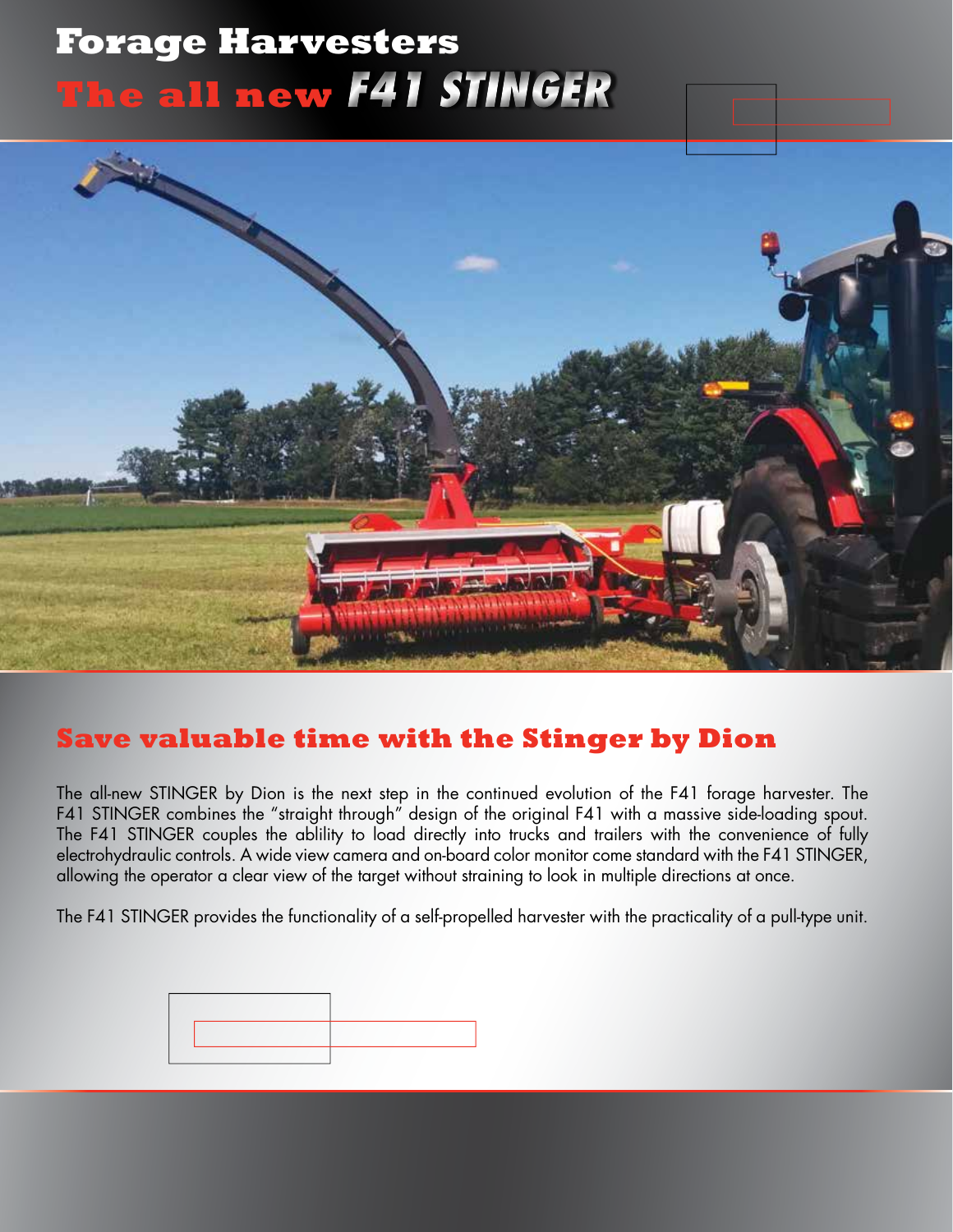#### **Easily load directly into trucks and trailers**



**Easily load to the left or right**, the stinger raises up to a height of 18.5' (5.6 m) with a length of 18' (5.5 m) and offers 280° rotation with a 4 m minimum reach. The modular design is convertible from the side loading to a trailed loading configuration.

Folds down safely for transport to a height of less than 3 m and is fully supported on an integrated *hydraulic accumulator suspension* for a smooth ride in the field and down the road.

A dedicated, fully integrated *heavy-duty transition* base is installed on all F41 STINGER harvesters.

The stinger is fitted with abrasion-resistant steel *Hardox 450* and *Domex 100* liners. These are fully replaceable with direct access from the top.

The F41 Stinger is equipped with, two section bi-fold deflector, standard *wide-angle day and night camera*.

*7 inch in-cab color monitor*, LED spot light and electrohydraulic cab controls for all three functions (height, rotation and deflector angle).

Requires one additional close-circuit hydraulic SCV (pressure compensated or load-sensing pump) with flow control adjustable to 2.5 gpm.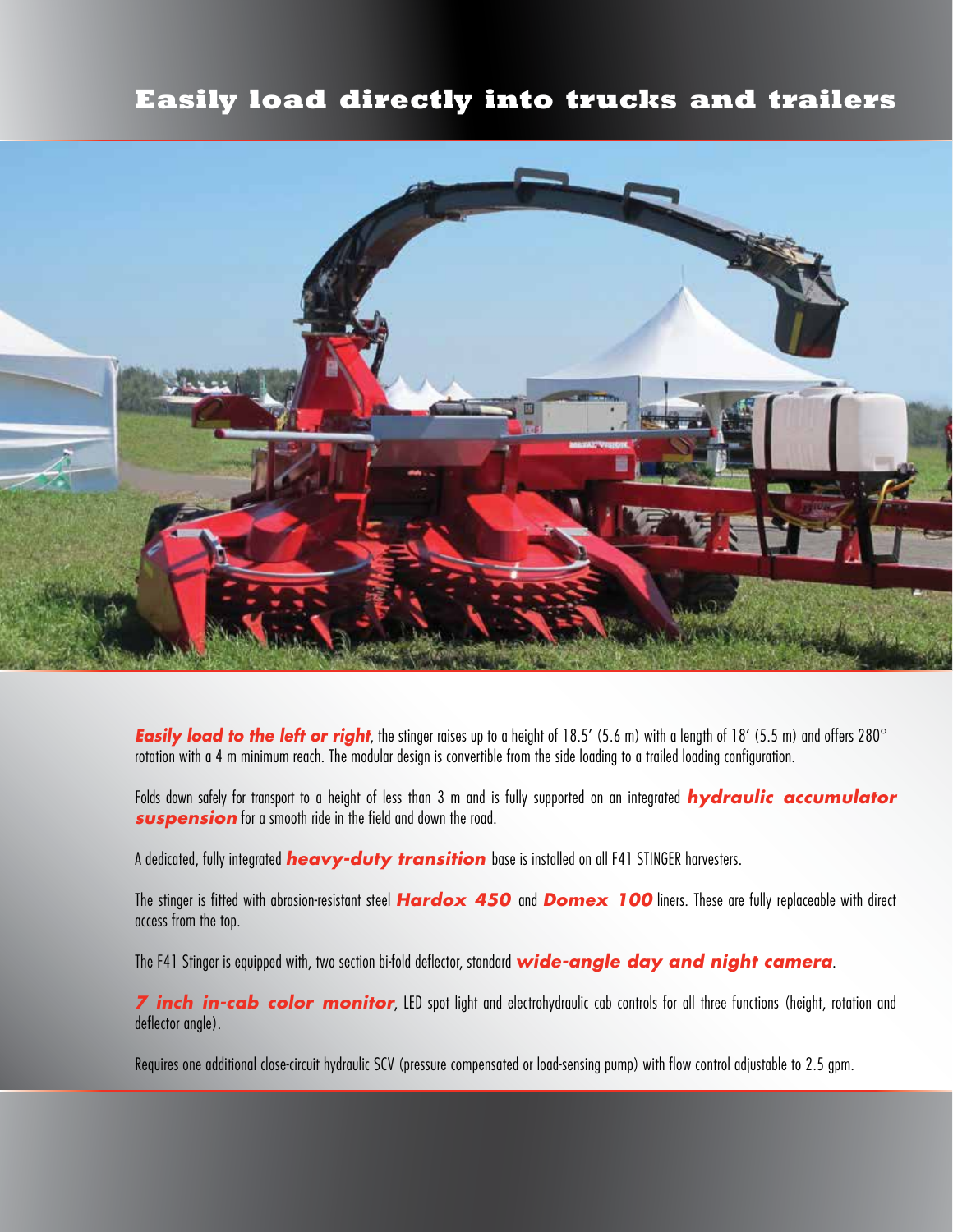

The industry's quickest, simplest, *1 sided, 1 bolt shearbar adjustment* is an *EXCLUSIVE DION DESIGN!* Dion reversible shearbars are hardened for added strength & longevity. Both cutting edges are tungsten carbide coated creating a self-sharpening wear pattern for consistent chop quality.

*Knife sharpener* using a 3" diameter round stone & "clicker" system allowing the operator to obtain a precise & quick sharpening every time.

**LED transport lights** optimize reliability & offer increased safety for travel on public roads.

**P.T.O. support** both 1 3/8" & 1 3/4"" yokes are available.

Industrie's quickest adjustable hitch ensures perfect *P.T.O. alignment*. Your choice of CAT II, CAT III or CAT IV hitch.

All shields are hinged for increased safety. The *shields open completely* to allow maximum access to the harvester's internals.

*Electric, cab controlled*, F-N-R transmission, 230° spout rotation & spout deflector controls are standard.

**Standard shearbolt over-load** protection on the cutterhead. Optional slip clutch is available. Radial ball clutch protection of the feedrolls.

*Cutterhead protection* is ensured with a standard shearbolt over-load safeguard while an optional slip clutch is available. The *feedrolls*  are protected by way of a radial ball clutch.

**Metal detection** protects expensive machinery and your livestock.

*Replaceable spout liner* with standard *hardox steel* liner.

**Hydraulic-controlled** attachment height aiustment and tongue ajustment makes switching attachment heads effortless and road travel a breeze.





F65 & F42 come standard with a slip clutch which reduces time in the event of an overload along with adjustable gauge wheels & adjustable skid shoes.

*Windrow Attachment* is Dion's high performance hay head featuring a pickup width of 126" (320 cm) offering an effective pickup width of 96" (244 cm). This high performance head designed with a 5 bar spring tooth pick-up incorporating 34 tines/bar and an aggressive, 22" (56 cm), floating auger that is reversible. *F65*

*Windrow Attachment* has a pickup width of 104" (264 cm) offering an effective pickup width of 84" (213 cm). This head is designed with a 4 bar spring tooth pick-up incorporating 26 tines/bar and a floating 20" (50 cm) auger that is reversible. *F42*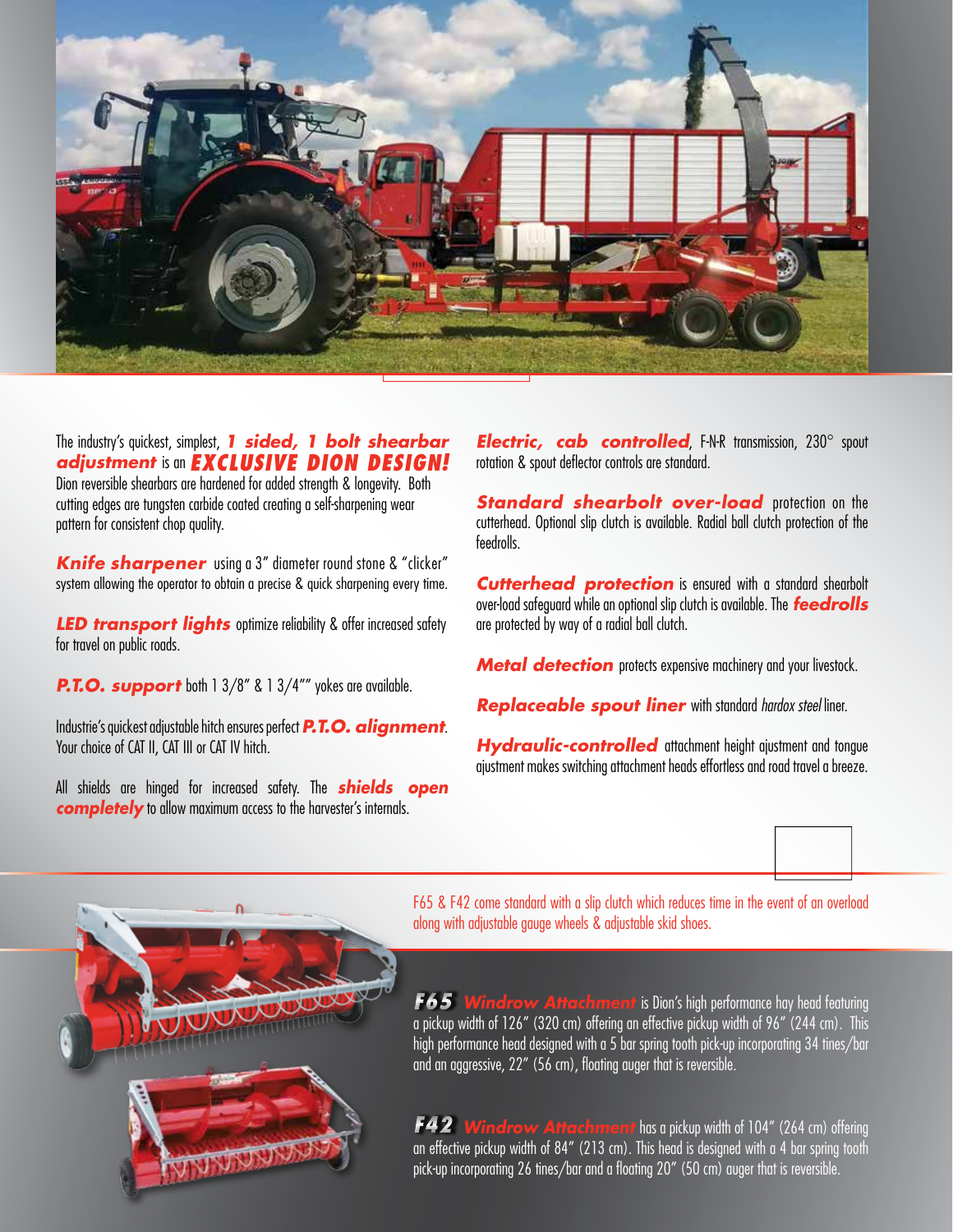## **Customize your Harvester**

| <b>Optional Equipment</b> |                                                                   | 731             | 741 STINGER |
|---------------------------|-------------------------------------------------------------------|-----------------|-------------|
| <b>Kernel Processor</b>   | Kernel processor kit with 60 % speed differential ratio           | Optional        | Optional    |
| <b>Feedroll Package</b>   | Basic feedroll package                                            | <b>Standard</b> | Standard    |
|                           | Basic feedroll package with metal detector kit                    | Optional        | Optional    |
| <b>Gearbox</b>            | 540 rpm P.T.O., 730 cutterhead (90-120 hp)                        | Optional        |             |
|                           | 1000 rpm P.T.O., 824 rpm cutterhead (90-150 hp)                   | Optional        |             |
|                           | 1000 rpm P.T.O., 1033 rpm cutterhead (1.375" yoke) (up to 300 hp) | Optional        | Optional    |
| <b>Wheels</b>             | 31 x 13.5" Terra Rib single axle<br>(set of 2)                    | Optional        |             |
|                           | 16.5 x 16.1" Terra Rib single axle<br>(set of 2)                  | Optional        | Optional    |
|                           | $31 \times 13.5''$<br>Terra Rib tandem axle (set of 4)            | Optional        | Optional    |
|                           | 31 x 15.5" Terra Track tandem axle (set of 4)                     | Optional        | Optional    |
| <b>Wagon Hitch</b>        | Cab controlled electric wagon disconnect                          | Optional        |             |
| <b>Spout</b> (F41 only)   | 12" (30.48 cm) vertical extension kit                             | Optional        |             |
|                           | 24" (60.96 cm) vertical extension kit                             | Optional        |             |
|                           | Horizontal extension kit                                          | Optional        |             |
|                           | $230^\circ$ spout rotation kit                                    | Standard        |             |
| Lights                    | Rear mounted spot light kit                                       | Optional        | Optional    |
| <b>Tongue Extension</b>   | Tongue extension 6" (15.24 cm) tractor tongue extension           | Optional        | Optional    |
| <b>Water Tank Kit</b>     | 50 gallons (190 litres) water tank kit                            | Optional        | Optional    |
| <b>Grain Pan Kit</b>      | Grain pan kit (used in corn ONLY)                                 | Standard        | Standard    |
| <b>Slip Clutch</b>        | Cutterhead slip clutch kit                                        | Optional        | Optional    |

The **cutterhead** is a massive 24" (69 cm) wide by 22" (56 cm) diameter. This mammoth 450 lb (205 kg) cutterhead features full width, solid steel knife supports, to securely fasten the 12 full width, tungsten coated, helicoidal knives.

Specially designed for the F41, these knives, which promote ideal knife-to-shearbar angle for optimal cutting efficiency, retain their fine edge after repeated sharpening.



Optional *50 Gallon*  (190 litre) liquid applicator tank.



**Luty** 7 litre oil capacity angle drive, rated for up to 300 PTO hp offering cutterhead speeds of 824 rpm (tractors up to 150 hp) or 1033 rpm (tractors up to 300 hp).